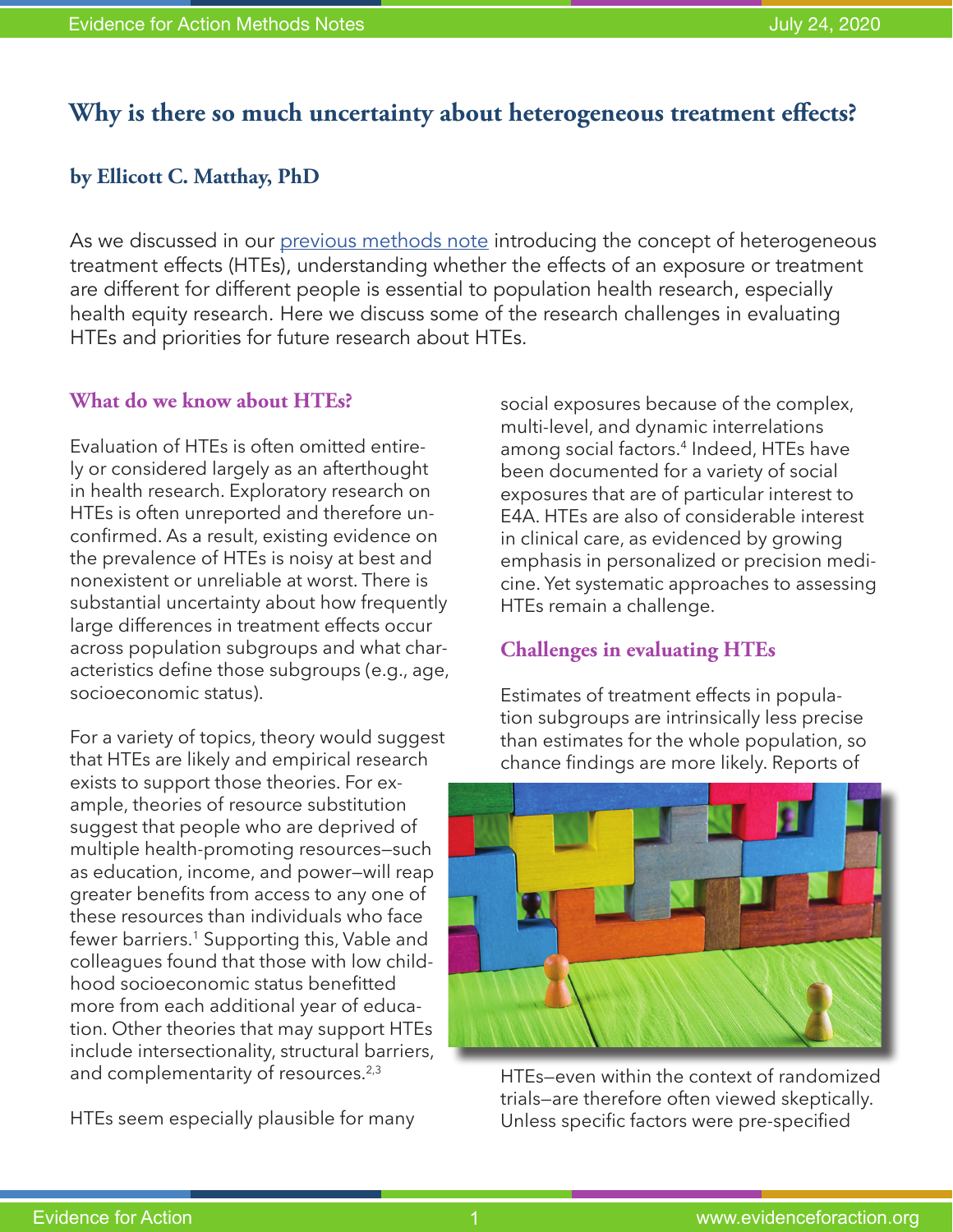as likely to define groups with differential treatment effects, evidence of HTEs may be considered subject to cherry picking.

This issue is likely to receive more attention as machine learning algorithms that identify complex interactions—including those related to HTEs—become more common. Machine learning tools may accelerate discovery of novel determinants of health and enhance theoretical understanding of the drivers of health inequalities, but to date these tools have been adopted in few applied studies of social factors and health.5 The slow uptake may partly be due to controversy about how to balance the threat of fishing and false discovery with the goal of acknowledging uncertainty and pursuing true exploration of novel risk factors. Further, there is a long-standing emphasis on a priori hypothesis specification before testing for HTEs, which flies in the face of machine learning methods.

*It is impossible to assess whether a treatment effect differs for a particular type of person if there is no such person in the study sample.*

> Fully evaluating HTEs is challenging in study samples that are less diverse than the population: it is impossible to assess whether a treatment effect differs for a particular type of person if there is no such person in the study sample. This is why study samples that reflect the full diversity of the population are desirable, and especially important when evaluating inequalities. With heterogeneous participants, we can fully evaluate differential effects across population subgroups. Understanding these differential effects is important for a number of reasons ([see Part 1 of](https://www.evidenceforaction.org/sites/default/files/E4A-Methods-Note-HTEp1.pdf)  [this Methods Notes series\)](https://www.evidenceforaction.org/sites/default/files/E4A-Methods-Note-HTEp1.pdf).

Another major challenge is that the degree of heterogeneity depends on the scale on which effects are defined—additive or multiplicative. By additive scale, we mean absolute estimates that describe how many extra cases would occur if the population were exposed versus not exposed. Typical difference measures such as the risk difference or rate difference fall in this category. By multiplicative scale, we mean the relative or percent change in number of cases if the population were exposed versus not exposed. Ratio measures such as the odds ratio and relative risk fall in this category. If a treatment reduces the probability of an adverse health outcome, there may be a large number of cases prevented if the condition is common or a small number if the condition is rare. When we evaluate whether and how much the effect of treatment differs based on a  $3<sup>rd</sup>$  characteristic (e.g., race), the answer will depend on whether we characterize the effect on an additive or multiplicative scale.

If both the exposure and the hypothesized modifier have independent effects on the outcome, and there is no heterogeneity in effects on the additive scale—for example in the attributable risk or risk difference—then by definition, there will be heterogeneity in effects on the multiplicative scale—for example in the relative risk.<sup>6</sup> In epidemiology, which scale is more appropriate for assessing HTEs and consequently, whether HTEs even exist, continues to be a source of major controversy. For issues of resource priorities, however, the additive scale is most relevant.

#### **Open questions**

At E4A, we are interested in determining what works best, for whom, and under what circumstances; HTEs are at the heart these questions. Yet we face tradeoffs in pursuing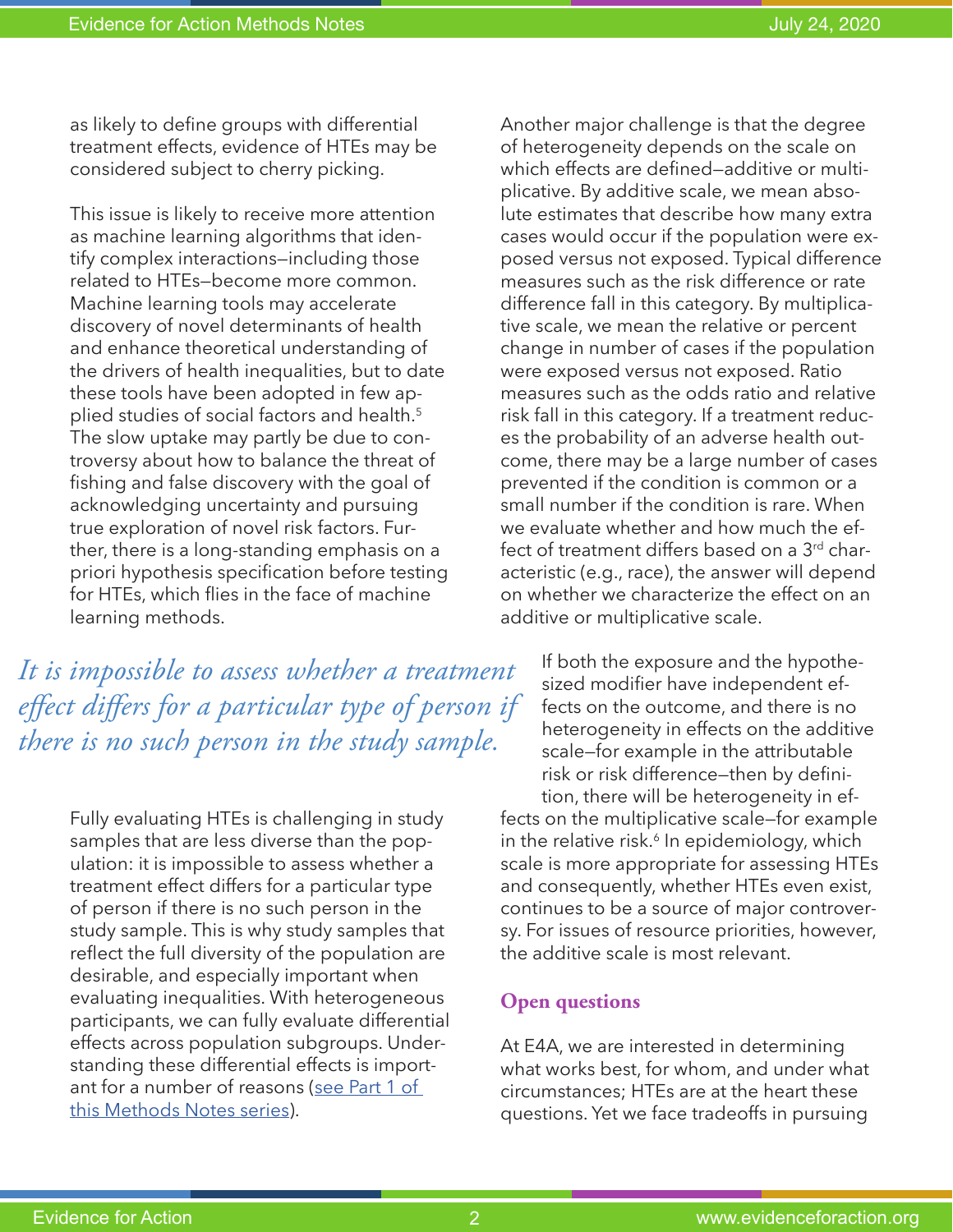HTE-related research questions given data limitations. Given limited resources, E4A studies often rely on existing secondary data, some of which isn't collected or disaggregated by subgroup. Sometimes samples are too small to detect meaningful changes for subgroups. When large samples are required to detect HTEs with adequate power, how do we weigh the extra expense versus the knowledge gained? Should we have



a strong preference for studies that incorporate sampling strategies and sufficient power to allow for formal evaluation of effect heterogeneity or is including diverse study samples sufficient?

We believe there is important work to be done on a range of research questions related to HTEs. Best practices have yet to be identified. Research to develop consensus on **what HTEs to evaluate**, and how to **evaluate**, **report**, and **use** evidence on HTEs is a priority. Questions include:

**What HTEs to evaluate:** When and for whom should HTEs be assessed? For all studies? For all possible subgroups? To establish best practices for this, we need to understand:

- How often does treatment effect heterogeneity happen? For what types of social interventions? Along what dimensions or for what subgroups?
- How often is the heterogeneity trivial? How often is it substantial enough to alter recommendations for policy or practice? If effects differ somewhat but are at least the same sign for everyone in the population, it may not be as important to precisely quantify heterogeneity. But if an intervention may harm some people while helping others, it is essential to understand this.

**How to evaluate HTEs:** What methods should be used for evaluating HTEs? There is a conceptual separation between methods based on specifying hypothesized subgroups a priori and methods that identify subgroups using data-driven algorithms. Which of these are the most rigorous and appropriate for studying HTEs of social programs and policies? Should all evaluations of HTEs be pre-registered? Which methods are most robust when sample sizes are limited, as they often are for research on social programs and policies?

**How to report HTEs:** What reporting guidelines should exist for studies assessing HTEs? Should null results be routinely reported for all a priori specified groups and for exploratory analyses that were not pre-specified?

**How to use HTE evidence:** How should evidence of treatment effect heterogeneity be used when making decisions about policy or practice? How should decisionmakers weigh evidence of unequal benefits or harms?



While research to answer most of these questions falls outside the bounds of what E4A funds, answers to these questions will inform the research designs of E4A applicants, guide E4A's decision-making regarding HTE-related proposals, and strengthen the methodological foundations of population health research.